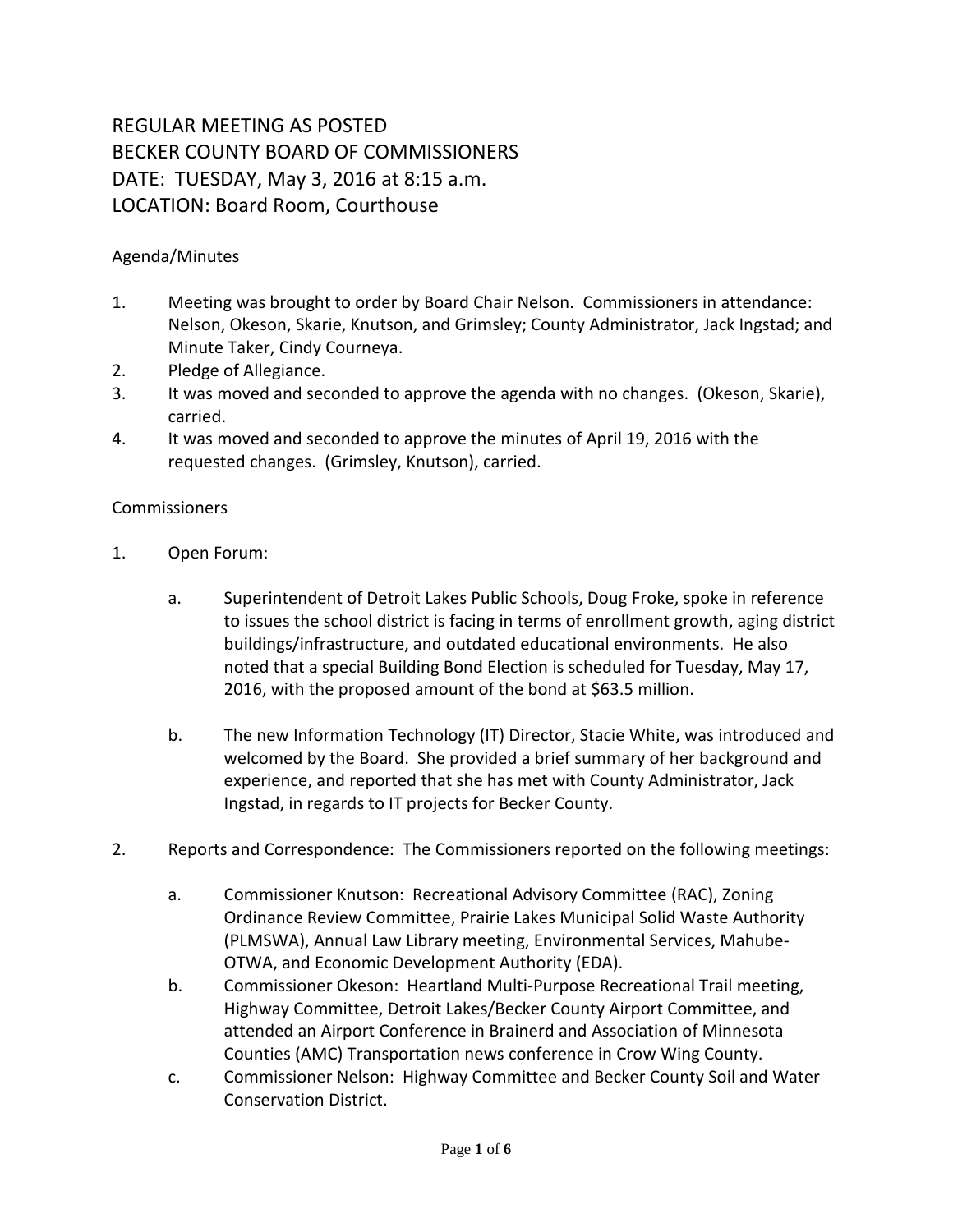- d. Commissioner Skarie: Environmental Services, Human Services Committee, and Becker County Fair Board.
- e. Commissioner Grimsley: Recreational Advisory Committee (RAC), Lake Agassiz Regional Library (LARL) Executive Committee, Development Achievement Center (DAC), and Becker County Historical Society.
- 3. Appointments:
	- a. It was moved and seconded to appoint Sam Blattenbauer to the Cormorant Lakes Watershed District Board of Managers, to serve a three-year term. (Nelson, Okeson), carried.
	- b. It was moved and seconded to re-appoint Dennis Kral, Rick Michaelson, and Janice Haggart to the Pelican River Watershed District Board of Managers, to serve another three-year term each. (Okeson, Skarie), carried.
- 4. Discussion was held on the proposal to amend the Set-Back Averaging Ordinance, with options presented. Ordinance Review Committee member, John Postovit provided feedback and recommendations on the issue. It was noted that the item will be brought back to the next Board meeting for further discussion.

Finance Committee Minutes: Mary Hendrickson presented:

- 1. It was moved and seconded to approve the Regular Claims, Auditor's Warrants, and Over-90 Day Claims, as presented:
	- a. Auditor's Warrants (Tuesday Bills):
		- i. 04/09/2016 in the amount of \$177,090.71;
		- ii. 04/26/2016 in the amount of \$169,666.60;
		- for a total amount of: \$346,757.31
	- b. Over-90 Days:
		- i. DM Propane in the amount of \$142.50, invoice was just received;
		- ii. Gopher State One Call in the amount of \$13.05, invoice was missed;
		- iii. L&M Supply in the amount \$1,199.99, invoice not processed;

- 2. It was moved and second to approve the purchase of two (2) tablet computers with docking stations and type covers, from Microsoft for new social workers at Human Services, at a cost of \$1,163.08 per unit off Minnesota State contract pricing, for a total cost of \$2,326.16. (Grimsley, Skarie), carried.
- 3. Human Resources Director, Nancy Grabanski, presented information in regards to Healthcare Reform and Employment Status Change, with no changes made at this time.

iv. MN IT Services in the amount of \$63.75, invoice sent to wrong e-mail; (Knutson, Skarie), carried.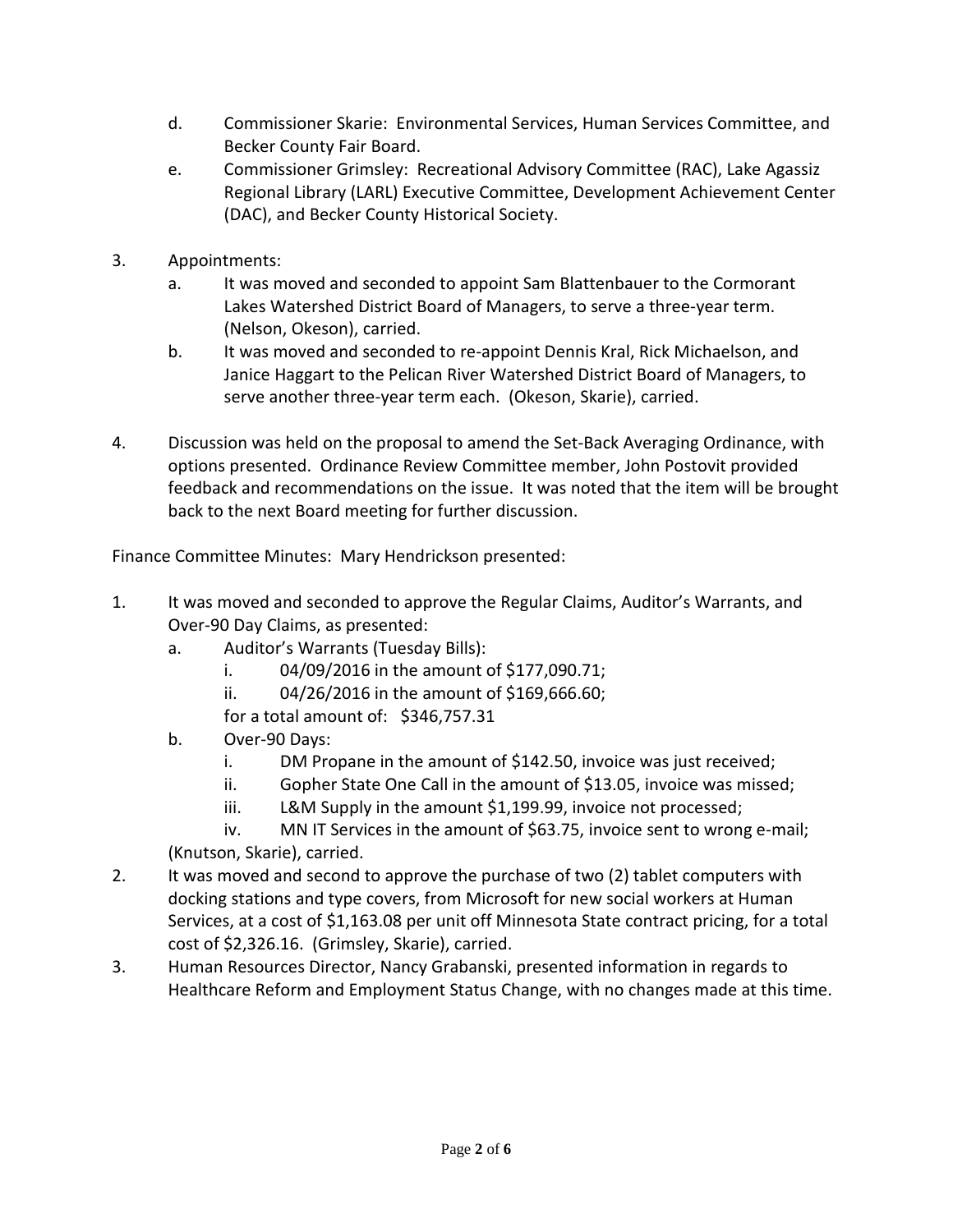Auditor-Treasurer: Mary Hendrickson presented:

- 1. Licenses and Permits:
	- a. It was moved and seconded to approve the Tubing License renewal for Roger J. Klemm – K & K Tubing – Erie Township. (Okeson, Skarie), carried.
	- b. It was moved and seconded to add to the agenda, the request to approve two additional licenses: an On-Sale (Includes Sunday Sales) New Liquor License for BAM Enterprises, Inc., DBA Bleachers Bar and Grill and a Tobacco License Renewal for Strawberry Lake Store in Sugar Bush Township. (Knutson, Okeson), carried.
	- c. It was moved and seconded to approve the On-Sale (Includes Sunday Sales) New Liquor License for BAM Enterprises, Inc., dba Bleachers Bar and Grill – Timothy and Julie Coyne. (Okeson, Skarie), carried.
	- d. It was moved and seconded to approve the Tobacco License Renewal for Strawberry Lake Store – Franklin Anderson – Sugar Bush Township. (Knutson, Okeson), carried.
- 2. It was moved and seconded to accept the March 2016 Cash Comparison and Investment Summary, along with the Sales and Use Tax Report, as presented. (Knutson, Okeson), carried.
- 3. It was moved and seconded to approve Resolution 05-16-1B, as presented, to approve the Re-Purchase of Tax Forfeited Lands for Travler Properties, LLC for Parcel Number 19.1705.000, at a re-purchase price of \$666.83 (taxes and miscellaneous fees), to be paid in full upon approval. (Grimsley, Skarie), carried.
- 4. It was moved and seconded to approve Resolution 05-16-1C, that the Becker County Board of Commissioners approves the easement request, as presented, to Terry J. Arola and Debra L. Arola, for a private easement across tax forfeited land to provide legal access from 190<sup>th</sup> Street to their private property, in Section 21-139-036 of Green Valley Township, Parcel #: 13.0129.002, and as based on the March 10, 2016 survey completed. (Knutson, Grimsley), carried.
- 5. It was moved and seconded to approve Resolution 05-16-1D, as presented, to approve the Re-Purchase of Tax Forfeited Lands for Bridgit Nickolauson and Jacob Willis Nickolauson for Parcel Number 08.0346.000, at a re-purchase price of \$936.04 (taxes and miscellaneous fees), to be paid in full upon approval. (Okeson, Knutson), carried.

Assessor: Pam Moe presented:

- 1. It was moved and seconded to approve the following abatements, as presented:
	- a. PIN #:  $02.0101.000$ , in Audubon Township, in the amount of \$1,276.00, and PIN #: 17.0837.000, in Lake Eunice Township, in the amount of - \$ (1,222.00); due to taxpayer completed applications incorrectly, resulting in the exclusions being applied to the wrong parcel;
	- b. PIN #:  $08.0895.000$  Detroit Township, in the amount of \$92.00; due to Homestead application was not entered correctly (clerical);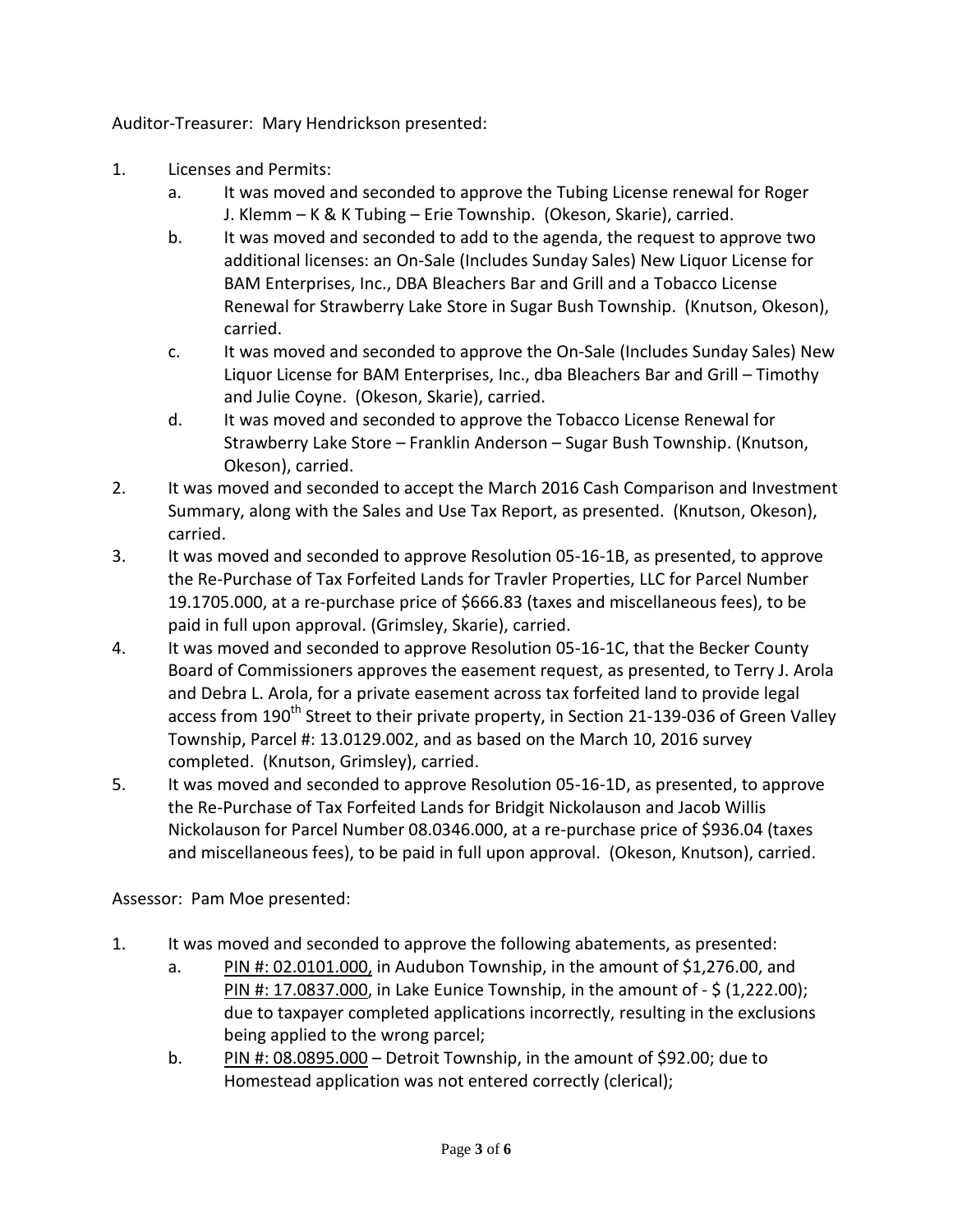- c. PIN #: 12.0209.000 Forest Township, in the amounts of \$450.00, \$472.00, and \$490.00 for tax years 2014, 2015, and 2016 respectively, due to Assessor error in writing down measurements (clerical);
- d. PIN #: 14.0126.000, in Hamden Township, in the amount of \$14.00, and PIN #: 14.0126.001, in Hamden Township, in the amount of - \$ (14.00), due to Assessor error; grain bins were assessed on the wrong parcel;
- e. PIN #: 17.0354.010, in Lake Eunice Township, in the amount of \$922.00, and PIN #: 17.0354.014, in Lake Eunice Township, in the amount of - \$ (732.00), due to Assessor error; two (2) buildings and some concrete were assessed on the wrong parcel;
- f. PIN #: 24.0245.003, in Richwood Township, in the amounts of \$266.00, \$302.00, and \$334.00 for tax years 2014, 2015, and 2016 respectively, due to Assessor error; house was mistakenly assessed as a stick built home, but is actually a double-wide mobile;
- g. PIN  $\#$ : 32.0005.002, in Sugar Bush Township, in the amounts of \$560.00 and \$656.00 for tax years 2015 and 2016 respectively, due to a data entry error on Building Type; assessed as double-wide but code wasn't entered correctly;
- h. PIN #: 49.0124.684, in the City of Detroit Lakes, in the amount of \$364.00, due to Assessor error; survey had been recorded - Front Footage correction;
- i. PIN #: 49.1682.065, in the City of Detroit Lakes, in the amount of  $-$  \$ (1,540.00), and PIN #: 49.1682.066, in the City of Detroit Lakes, in the amount of \$1,546.00, due to Assessor error;house was assessed on the wrong parcel;
- j. PIN #:  $53.0016.000$ , in the City of Wolf Lake, in the amount of \$292.00 and \$780.00, for tax years 2015 and 2016 respectively, due to fire destroyed home April 17, 2015; have not rebuilt to liveable.

With the total amount for the abatements at \$5,308.00. (Okeson, Skarie), carried.

Highway: Jim Olson presented:

- 1. It was moved and seconded to approve Resolution 05-16-1G, as presented, to approve the bid award for Project SAP 003-613-012, etc. to Central Specialties, Inc. of Alexandria, MN, with the low bid of \$2,078,212.44, for Reclaiming, Culverts, Aggregate Base, Bituminous Surfacing and Aggregate Shouldering of CSAH 13, 14, and 16; and to authorize and direct the County Board Chair and County Administrator to execute and enter into said contract, on behalf of Becker County. (Okeson, Knutson), carried.
- 2. It was moved and seconded to approve Resolution 05-16-1H, as presented, to authorize and direct the County Engineer to purchase Gravel Stockpile in Pine Point Township from owner, Patrick H. Sweeny, for the unit cost of \$4.00 per cubic yard and an estimated quantity of 2,178 cubic yards, for a total amount of \$8,712.00. (Okeson, Knutson), carried.
- 3. There was discussion on the MNDOT Trunk Highway (T.H.) 225 Proposed Becker County Turnback Agreement (No. 1002882), with it recommended that additional information be provided at the next Board meeting, for further discussion and consideration.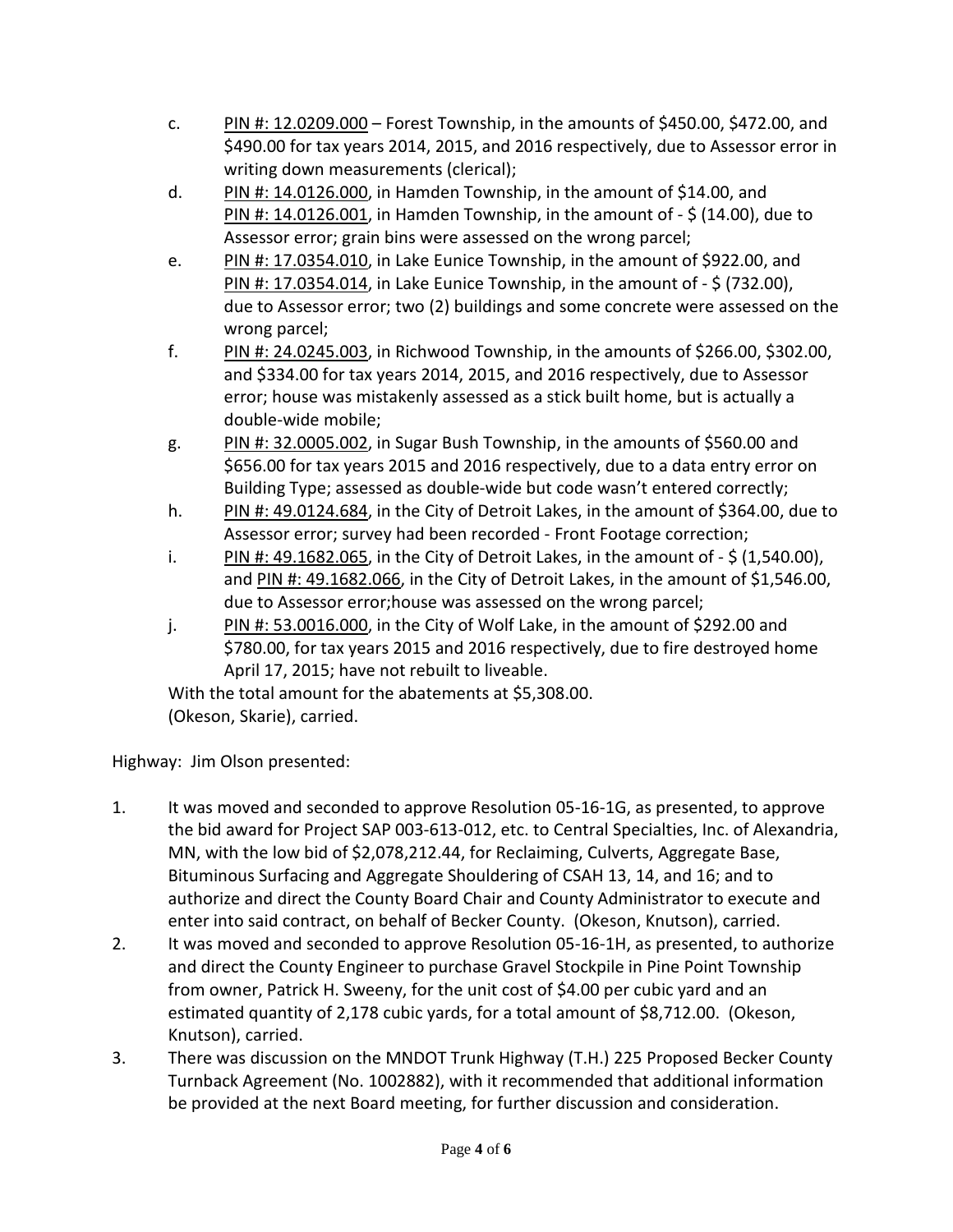4. Greg Bauer from the Concrete Paving Association of Minnesota presented a plaque to Becker County, the City of Detroit Lakes, and the other entities involved in the Washington Avenue Construction Project, in recognition of the successful and timely completion of the project and for receiving an award under the category of "City: New/Reconstruction" at the 55<sup>th</sup> Annual Concrete Paving Workshop and Awards Banquet held on March 10-11, 2016 in Duluth, MN. Members included: Becker County, the City of Detroit Lakes, Apex Engineering Group, Contractors - Sellin Brothers, Inc. (Prime), Curb Masters, Inc. (Concrete Paving), and the Strata Corporation (Concrete Supplier).

Chair Nelson congratulated and thanked everyone who was involved with the project, including the contractors and sub-contractors.

Human Services: John Dinsmore and Denise Warren presented:

- 1. It was moved and seconded to approve Resolution 05-16-1E, to hire one (1) Part-Time Case Aid in the Adult Services Unit through the Merit System, due to a promotion. (Grimsley, Skarie), carried.
- 2. It was moved and seconded to accept the Human Services reports for Adult Services, Child and Family Services, Child Support, Community Health, Financial Services, MCD (Mental/Chemical Dependency), and Transit, as presented. (Grimsley, Skarie), carried.
- 3. It was moved and seconded to approve the Human Services claims for Human Services, Community Health, and Transit, as presented. (Skarie, Okeson), carried.

County Attorney: Gretchen Thilmony presented:

- 1. It was moved and seconded to approve Resolution 05-16-1A, that the Becker County Board of Commissioners approves and authorizes Gretchen Thilmony, County Attorney; or her successor, as the designated and authorized representative for the County, to apply for the Prosecutorial Services to Crime Victims Grant, through the MN Department of Public Safety, to hire and fund a part-time crime victim service staff person for the County Attorney's office. (Knutson, Okeson), carried. It was noted that the grant amount is up to \$70,000 with a cost-share of 25% and if the State decreases or eliminates funding for the program, the position will be reviewed and may be eliminated.
- 2. It was moved and seconded to approve the request for additional spending, in an amount of up to \$15,000.00, for expenses incurred by Becker County for continued legal representation by Attorney, Scott Anderson, with Rupp, Anderson, Squires & Waldspurger, P.A., in Minneapolis, MN, for the lawsuit, "Rebecca Otto, State Auditor vs. Becker County and Others"; and to authorize the County Administrator, Jack Ingstad, to sign off on said expenditures. (Knutson, Grimsley), carried.